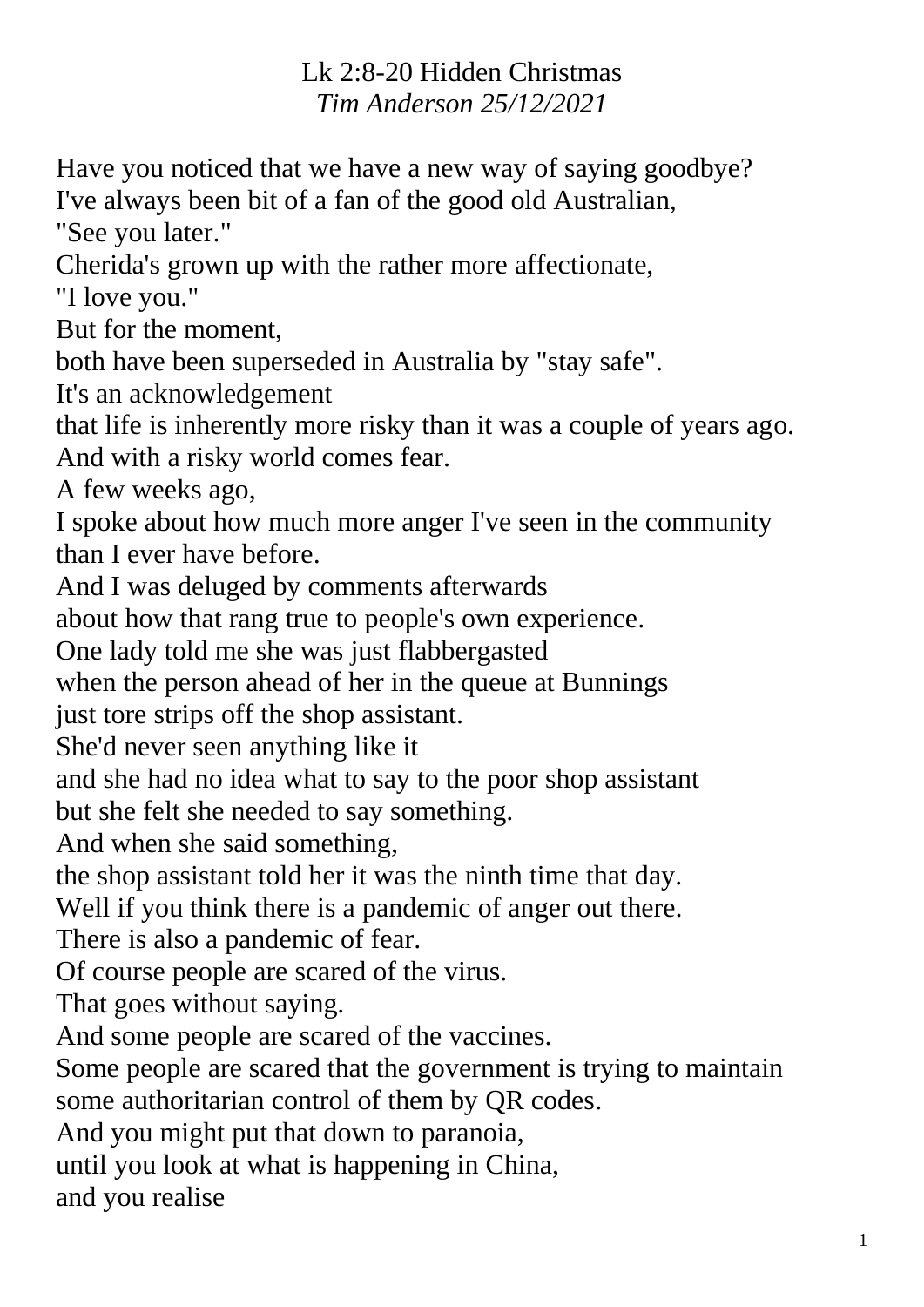that authoritarian control using electronic means is already a thing. I don't think it's a big risk in Australia after the pandemic. But I won't sneer at people who do. Their fears are based on evidence. Other people fear getting stranded if they travel. You go interstate and then the borders close and you can't get home again. Well I don't know what to say about that fear. I think you'd be naive if you didn't make plans for that. But there are other fears as well. After months of being locked down, some people found themselves fearing other people. Not because they were afraid of catching the virus from them. But just they had got used to their own company, or in seeing people in ones and twos. One lady wrote in an article on the abc that she had a panic attack in a shopping centre. Not cause she was scared of the virus. But because she was scared of crowds of people. It was just too much of a shock after months of isolation. Fear is out there. And that is exactly where the shepherds were in the Christmas story. 2:9 "An angel of the Lord appeared to them, and the glory of the Lord shone around them, and they were terrified." Now lots of folk would wonder a bit at that.

They might expect,

"An angel of the Lord appeared to them,

and the glory of the Lord shone around them,

and they were filled

with an overwhelming feeling of happiness and peace."

Or the slightly more teenage response.

"An angel of the Lord appeared to them,

and the glory of the Lord shone around them,

and they got out their phones and started live streaming it to Facebook.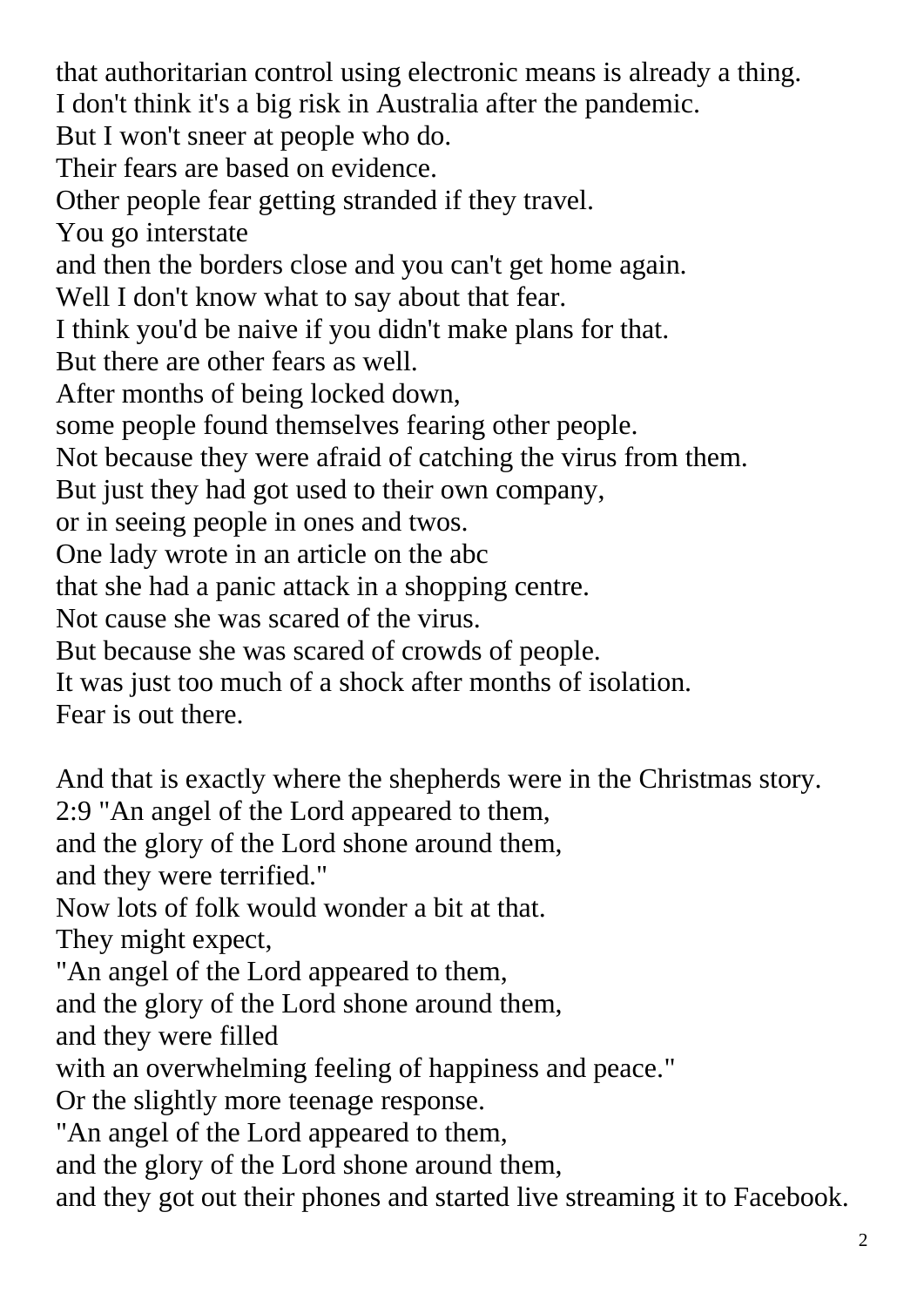How cool is this, bro?"

But no.

They were neither lifted up to a heavenly plane,

nor were they intrigued by the novelty of it.

Instead they were terrified.

Perhaps they were a particularly timid breed of shepherd.

No. It's not that either.

Because in Luke's gospel,

the shepherds are the third people to have a visit from an angel.

First is John the Baptist's dad, Zechariah.

And this is what it says,

"Then an angel of the Lord appeared to Zechariah,

standing at the right side of the altar of incense.

When Zechariah saw him, he was startled and was gripped with fear." Second is Mary.

The angel has to reassure Mary with these words,

"Do not be afraid Mary;

you have found favour with God."

And thirdly we have the terrified shepherds.

You might wish that you could meet an angel.

But chances are if you do,

you will be scared witless.

Why is that?

Because being in the presence of an angel just makes it horribly clear the yawning gap between us and God.

It's actually one of the dangers of Christmas.

Christmas can obscure the yawning gap between us and God

because a baby in a manger seems manageable.

Trust me there was nothing manageable

about the angel who appeared to the shepherds.

And the baby in the manger is their boss.

And yet despite the entirely appropriate terror

that those who meet an angel feel,

the angel has a very reassuring message for the shepherds.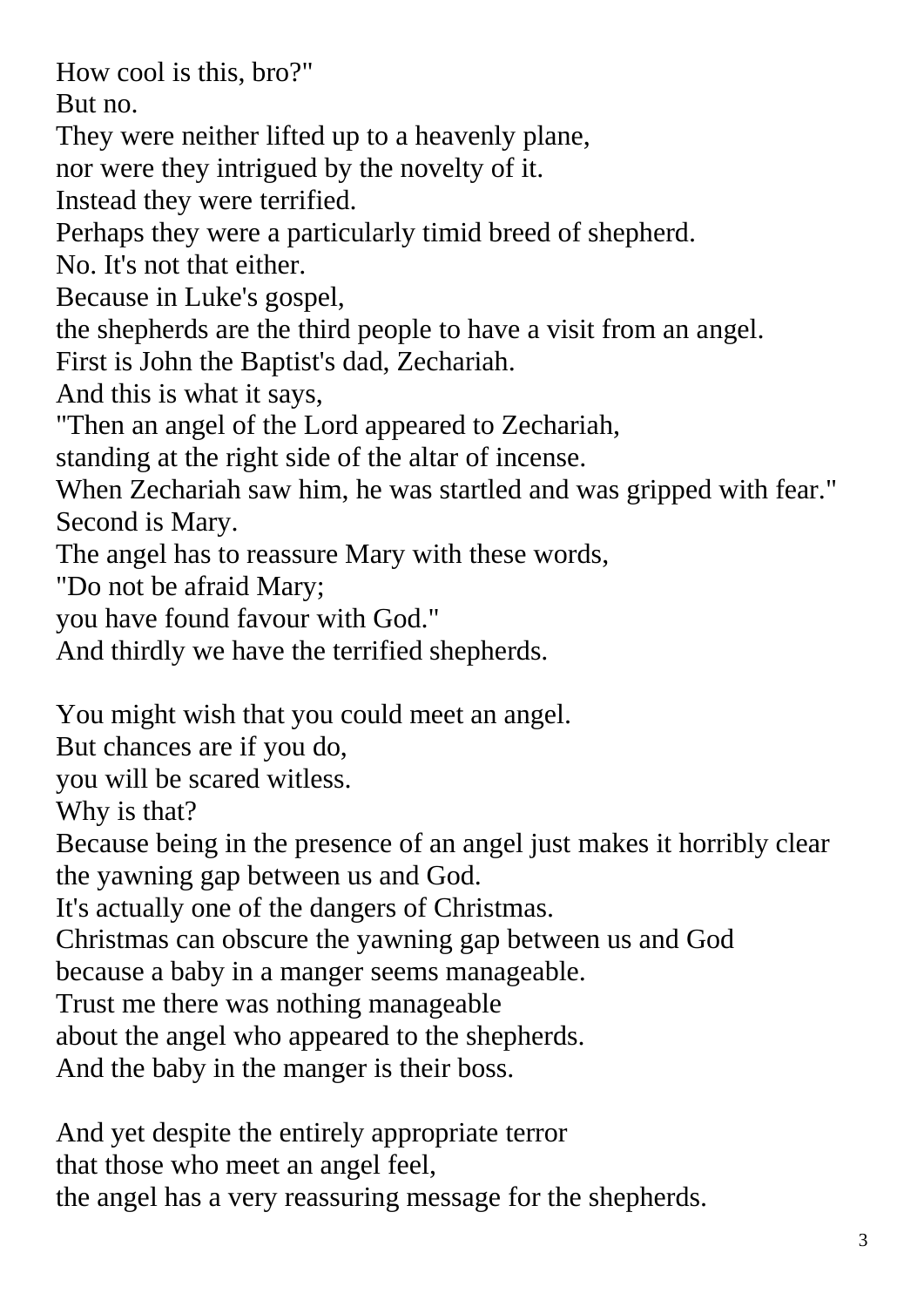"Do not be afraid." The angel did come with the purpose of scaring them witless. That was just an uncomfortable side effect of his heavenly glory. He came to give them some good news. 2:10-11 "I bring you good news that will cause great joy for all the people. Today in the town of David a Saviour has been born to you; he is the Messiah, the Lord." Replace fear with joy. That's what Christmas does for us. And it's hard to look at our world at the moment, and not come to the conclusion that replacing fear with joy would be a vast improvement. Both states of being are contagious. When you are with people who are fearful, it's hard not to be affected by their fear, to take it on board. But when you are with people who are joyful, it's also hard not to share their joy. To use the theme of the day, if you visit a mum who has just given birth to a baby, you can't help but feel her joy as she holds her little one. But how does the birth of this baby cause joy for all the people? Two words are worth noting. "Today in the town of David, a saviour has been born to you;" Normally when you see a new baby born, the joy comes from the new life. New life is very special.

A new addition to the family warms our hearts.

But that joy is irrespective of what the child might do in the future. They might be great,

they might be ordinary.

We still feel joy at their birth.

But this child, Jesus,

at his birth, we are told of what he will do.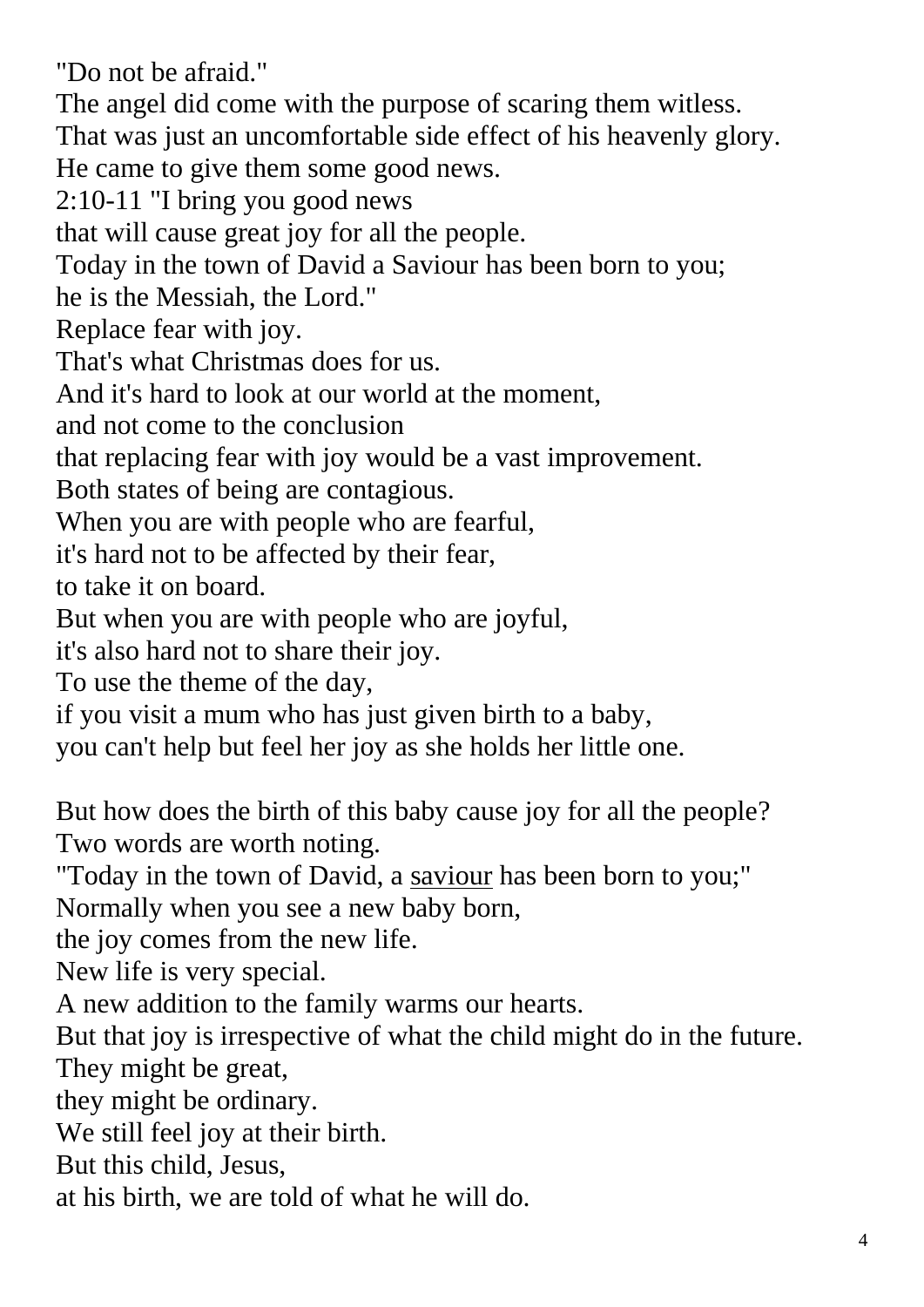He will be the saviour.

Matthew tells us that he was called Jesus -

which means "The Lord saves"

because he will save his people from their sins.

Now I mentioned at the start of the sermon

some of the many things that are causing people to fear at the moment. All of them are very real.

People genuinely feel threatened.

I would say most people don't feel particularly under threat because of their sins.

But God tells us that is what should be concerning us the most.

Covid can only hurt you in this world.

Sin affects your future forever.

But the Lord Jesus was born to be a Saviour.

Imagine if there was a pill developed that could cure covid instantly.

That would be the cause of untold joy all over the world.

A Saviour being born should be even more exciting.

If it's not, then our perspective needs to change.

I said there were two words that are important,

in understanding why the birth of this baby brings joy.

Saviour is one.

The second is the word 'to'.

That's a funny word to concentrate on.

But it's quite strange if you think about it.

A Saviour has been born to you.

Back in May, baby Elizabeth was born.

So much has happened this year,

it seems like longer ago than that.

But it was just back in May.

Now if someone said to me,

"Baby Elizabeth was born to you."

I would say to them,

"No she wasn't.

She was born to Chris and Sari."

I celebrated with Chris and Sari.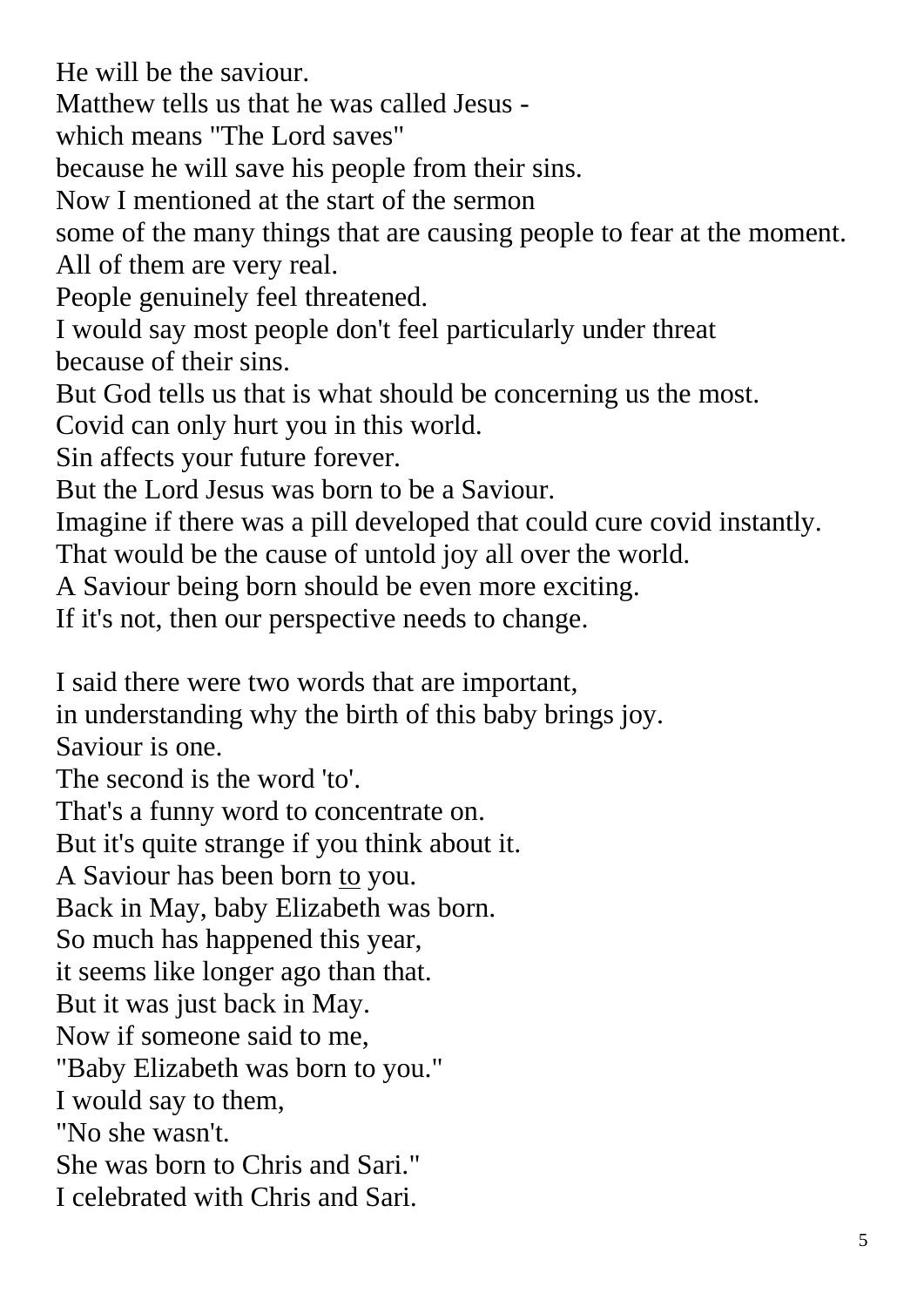But I wouldn't for a minute say Elizabeth was born to me. But the angel says to the shepherds, "A Saviour has been born to you." Would the shepherds say to the angel, "Don't be silly. The baby was born to Mary not us."? Well no. Jesus was born not just to Mary, not just to Mary plus the shepherds and wise men. Jesus was born to all of us. How? He was born to you in that he was a gift from God to you. Not just a gift to Mary and Joseph. A gift to you and every other person on the planet. He was born to you, because everybody needs a saviour. His role as saviour meant that he came to you and to everyone else.

Sometimes things happen which are important,

but not directly relevant to me.

Vladimir Putin sounds like he's going to try

to take over part of the Ukraine.

That's very significant for those who live in the Ukraine.

But it's not super relevant to me.

No one should say that about the baby born in Bethlehem.

The angel says he's born to you

because it is relevant to you.

So if I were to summarise the message of the passage so far, it would be "Fear not because a Saviour has been born to you." Now there are going to be some people thinking, "I can't help my fear. I can't stop it. I just am afraid." Look, I understand that.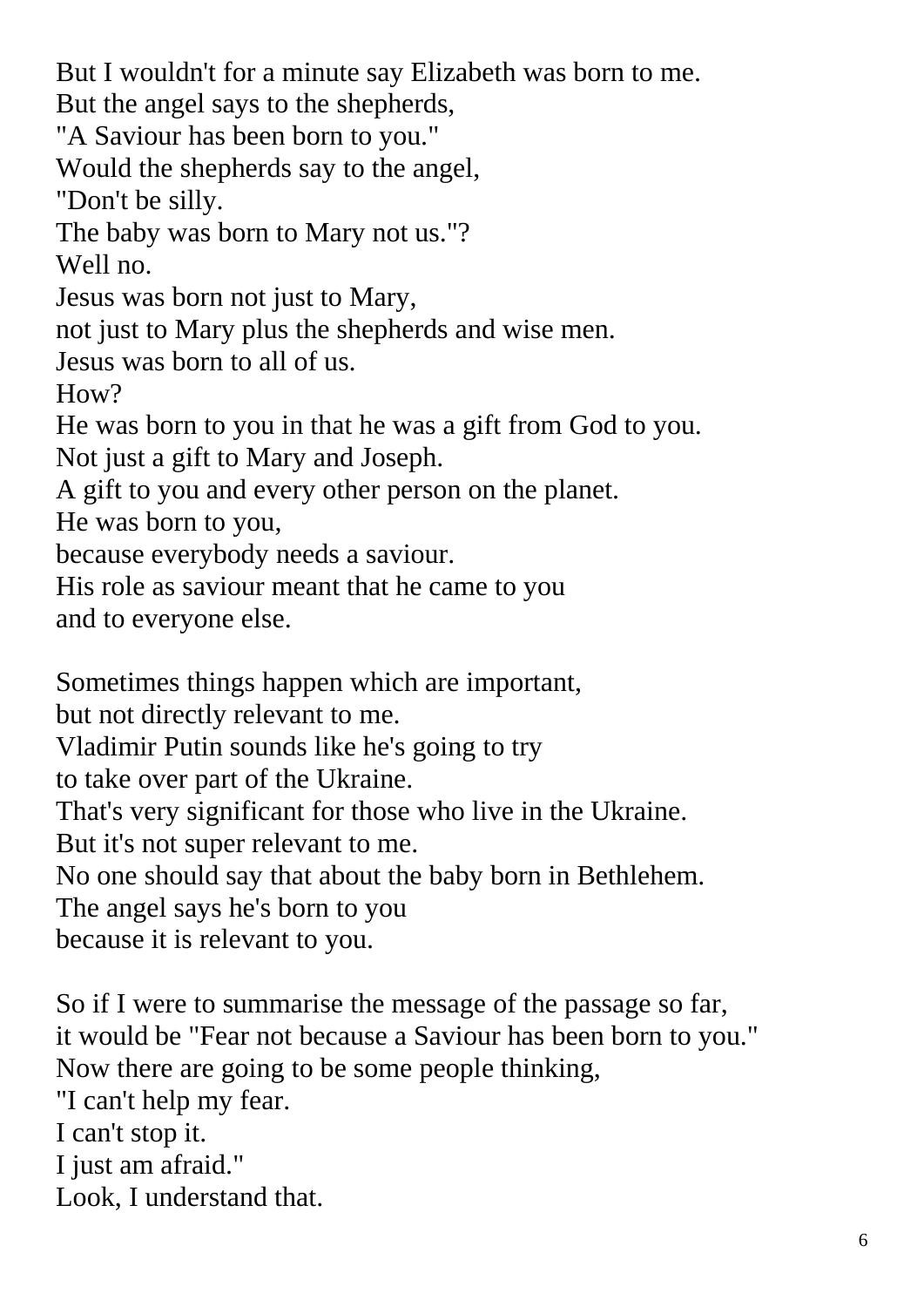Fear is a powerful human response. You can't just turn it off and on at will. But over time you can get fear under control. The key is to spend time thinking about the things that give you confidence in the face of fear. When the angel called together all his mates, and they sang their praises to God, they gave to us the message that deals with our fears. 2:14 "Glory to God in the highest heaven, and on earth peace to those on whom his favour rests." Who does God's favour rest on? Those who accept Jesus as their saviour. If you have accepted Jesus as your saviour, that means God's favour rests on you. What does that mean? It means you have absolutely nothing to fear. Whatever the world can throw at you, nothing can disturb your secure status before the creator of the universe. And at the end of the day, nothing else matters.

You might know that in your head and still find that fear frustrating still rears its ugly head. What do you do? Well you could take the approach that Mary took. 2:19 "But Mary treasured up all these things and pondered them in her heart." I take it that there are two things Mary did. She treasured up all the things that happened to her. That means she thought about them. She probably made herself a list of all of the incredible events because she wouldn't want to forget any of what had happened. No one else was going to have the experience that she had, and her experiences were relevant even for people born 2021 years after they happened to her.

When Luke came to write his gospel,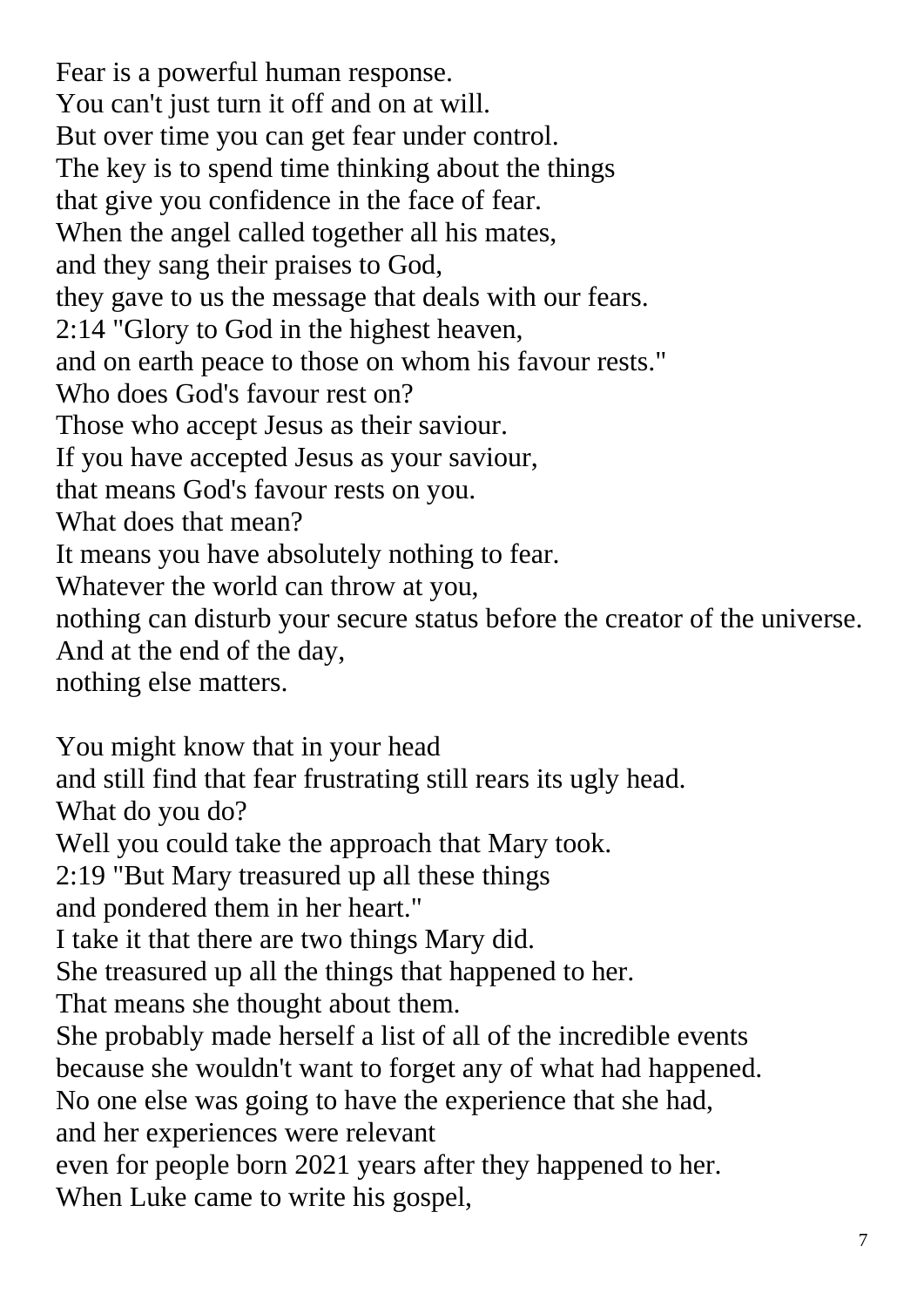he must have spoken to Mary about what happened to her. It was probably 40-50 years later that Luke was doing his writing. And there is much that is written down here that Luke could only have know if Mary had told him. Isn't it wonderful that Mary treasured up all these things? I am personally grateful to Mary for bothering to remember the words of the angel. I'm so glad she did. Because it tells me that Jesus is my saviour. It tells me that God's peace rests upon me.

But Mary didn't only treasure up what had happened. She also pondered the things that happened in her heart. That means she didn't just make a list of what happened, she also thought deeply about what it meant. How does this change my life? How should it affect my feelings and my actions?

If we follow Mary's example.

If we take the message of Christmas.

If we treasure it up.

If we ponder it in our hearts,

then we will get some of the benefits of Christmas flowing to us. God has proclaimed peace to those on whom his favour rests.

Christians have a guarantee of that peace when we get to heaven.

But who doesn't like opening their Christmas presents a bit early? Why not have some peace now?

Why wait till you get to heaven?

So treasure up the message of Christmas.

Ponder it in your heart.

And open the gift of peace a bit early.

God doesn't mind you opening your presents early.

In fact he wants you to.

## Fear not.

A Saviour has been born to you.